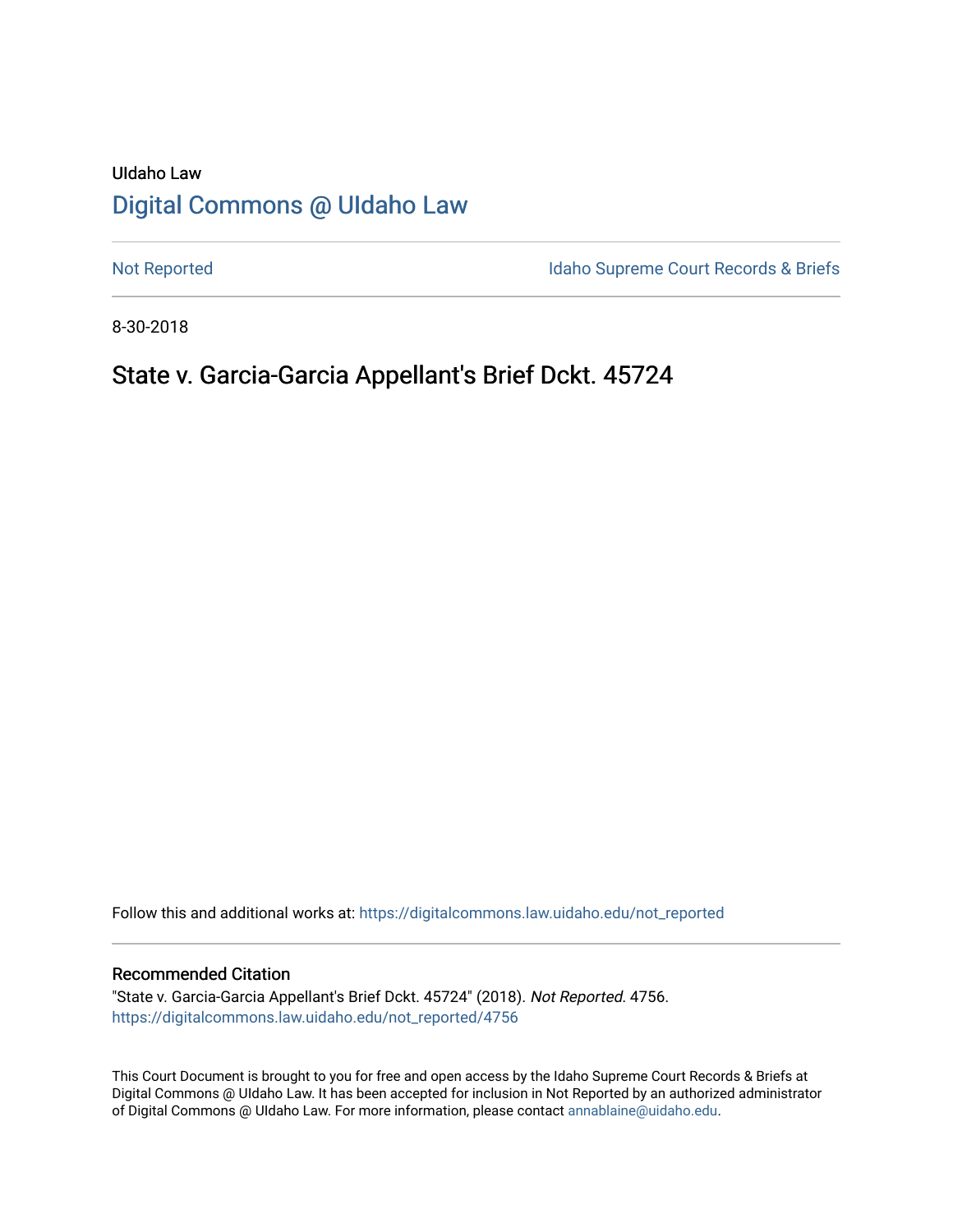Electronically Filed 8/30/2018 7:46 AM Idaho Supreme Court Karel Lehrman, Clerk of the Court By: Brad Thies, Deputy Clerk

ERIC D. FREDERICKSEN State Appellate Public Defender I.S.B. #6555

SALLY J. COOLEY Deputy State Appellate Public Defender I.S.B. #7353 322 E. Front Street, Suite 570 Boise, Idaho 83702 Phone: (208) 334-2712 Fax: (208) 334-2985 E-mail: documents@sapd.state.id.us

## IN THE SUPREME COURT OF THE STATE OF IDAHO

| STATE OF IDAHO,         |                                |
|-------------------------|--------------------------------|
|                         | NO. 45724                      |
| Plaintiff-Respondent,   |                                |
|                         | CASSIA COUNTY NO. CR 2017-2229 |
| V.                      |                                |
|                         |                                |
| MARCO A. GARCIA-GARCIA, | <b>APPELLANT'S BRIEF</b>       |
|                         |                                |
| Defendant-Appellant.    |                                |
|                         |                                |

## STATEMENT OF THE CASE

## Nature of the Case

Marco Garcia-Garcia pled guilty to two counts of aggravated battery. He received a unified sentence of twelve years, with five years fixed, on each count. Mr. Garcia-Garcia contends that his sentence represents an abuse of the district court's discretion, as it is excessive given any view of the facts.

#### Statement of the Facts & Course of Proceedings

On April 20, 2017, Marco Garcia-Garcia was in an automobile accident while traveling on the interstate. (Presentence Investigation Report (*hereinafter,* PSI), p.3.) Witnesses reported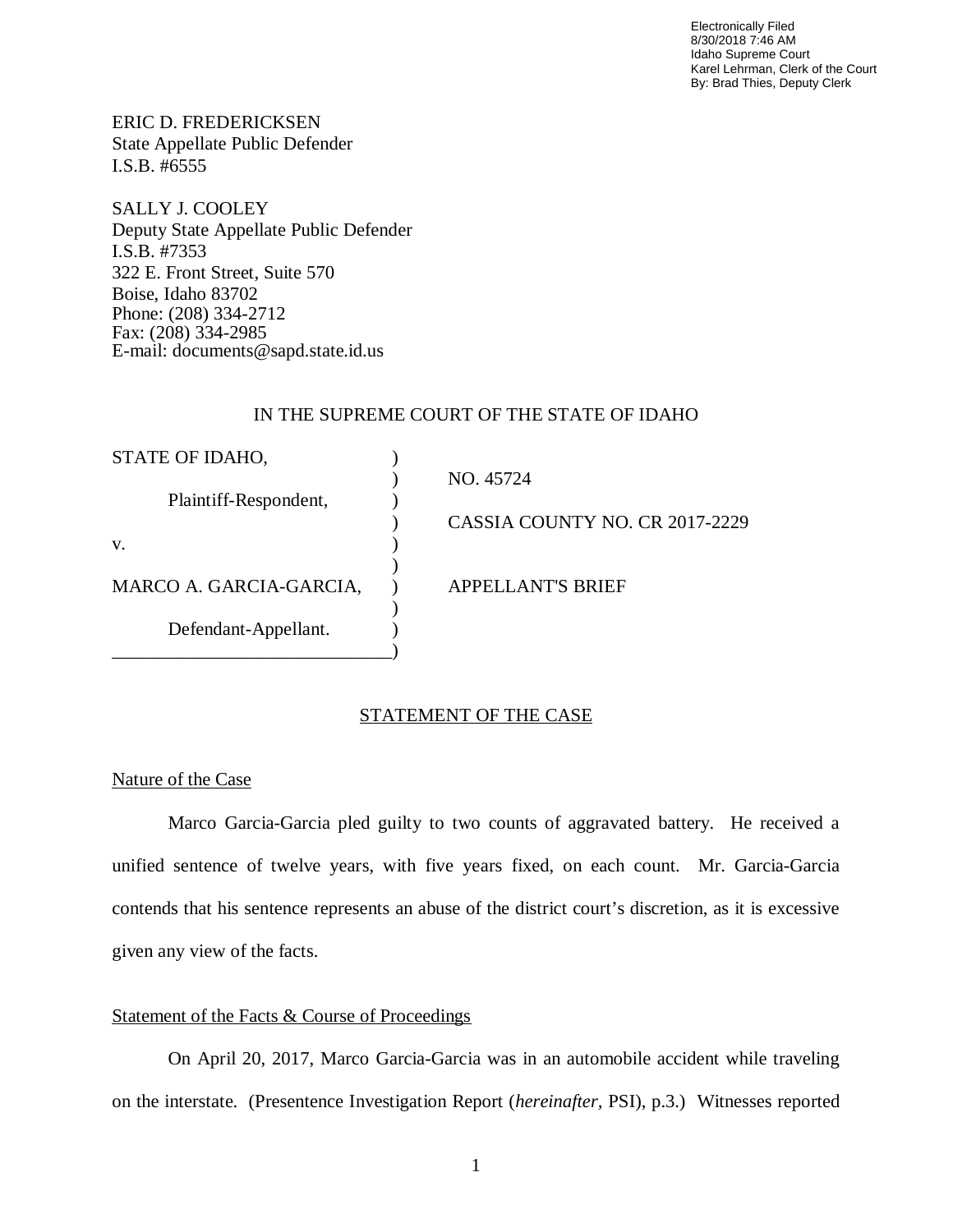seeing the Toyota Camry Mr. Garcia-Garcia was driving trying to run a Toyota Highlander off the road. (Presentence Investigation Report (*hereinafter,* PSI), p.3.) The Camry then hit the bumper of the Toyota Highlander as it was exiting the interstate, and then the Camry struck the Highlander again, causing it to roll approximately three times off the side of an interstate off-ramp. (PSI, p.3.) The Camry also lost control and went off the side of the off-ramp.<sup>[1](#page-2-0)</sup> (PSI, p.3.)

Mr. Garcia-Garcia was charged by information with two counts of aggravated battery with two sentencing enhancements for the use of a deadly weapon. (R., pp.28-31.) Pursuant to a plea agreement, Mr. Garcia-Garcia entered an *Alford*[2](#page-2-1) plea to two counts of aggravated battery. (10/13/17 Tr., p.3, L.15 – p.4, L.15; p.11, Ls.3-8; R., pp.86-91.) According to the terms of the plea agreement, the State agreed to dismiss the sentencing enhancements and the pending misdemeanor and agreed to recommend a sentence of twelve years, with five years fixed, on each count, to be served concurrently.<sup>[3](#page-2-2)</sup>  $(10/13/17 \text{ Tr}., p.3, L.22 - p.4, L.7; R., pp.86-87.)$  The district court accepted Mr. Garcia-Garcia's guilty plea. (10/13/17 Tr., p.14, L.10.)

At sentencing, the State recommended a sentence of twelve years, with five years fixed.  $(12/12/17$  Tr., p.9, L.23 – p.10, L.1.) Mr. Garcia-Garcia's counsel recommended that he be placed on probation or that the district court retain jurisdiction. (12/12/17 Tr., p.13, Ls.13-121.) The district court sentenced Mr. Garcia-Garcia to twelve years, with five years fixed, on each count.  $(12/12/17 \text{ Tr.}, p.21, L.19 - p.22, L.1; R., pp.101-104.)$  The sentences were ordered to be served concurrently. (12/12/17 Tr., p.22, Ls.2-4; R., p.102.)

<span id="page-2-0"></span><sup>&</sup>lt;sup>1</sup> Mr. Garcia-Garcia maintains that he was not driving aggressively and that the accident was caused when he drove too fast on wet roads. (PSI, p.6.)

<span id="page-2-1"></span><sup>2</sup> *North Carolina v. Alford*, 400 U.S. 25 (1970).

<span id="page-2-2"></span><sup>&</sup>lt;sup>3</sup> Mr. Garcia-Garcia was charged with one count of driving without privileges in Cassia County case no. CR-2017-1776, which was consolidated with the aggravated battery case. (PSI, p.7; R., pp.24-25.)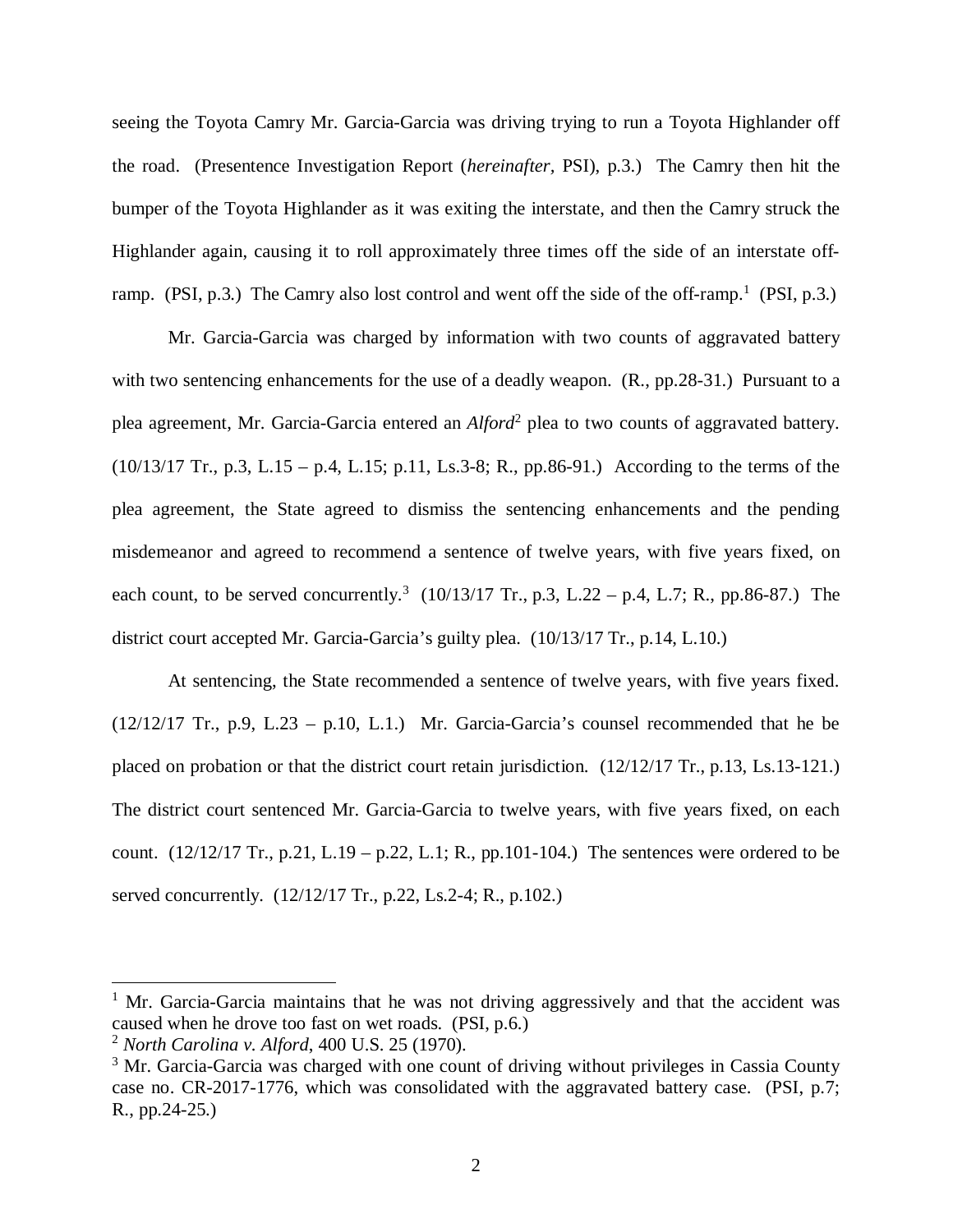Mr. Garcia-Garcia appeals from the judgment of conviction.<sup>[4](#page-3-0)</sup> (R., pp.106-108.)

#### ISSUE

Did the district court abuse its discretion when it sentenced Mr. Garcia-Garcia to twelve years, with five years fixed, following his plea of guilty to two counts of aggravated battery?

#### ARGUMENT

## The District Court Abused Its Discretion When It Sentenced Mr. Garcia-Garcia To A Unified Sentence Of Twelve Years, With Five Years Fixed, Following His Plea Of Guilty To Two Counts Of Aggravated Battery

Mr. Garcia-Garcia asserts that, given any view of the facts, his unified sentence of twelve years, with five years fixed, is excessive. Where a defendant contends that the sentencing court imposed an excessively harsh sentence, the appellate court will conduct an independent review of the record giving consideration to the nature of the offense, the character of the offender, and the protection of the public interest. *See State v. Reinke*, 103 Idaho 771 (Ct. App. 1982).

The Idaho Supreme Court has held that, "'[w]here a sentence is within statutory limits, an appellant has the burden of showing a clear abuse of discretion on the part of the court imposing the sentence.'" *State v. Jackson*, 130 Idaho 293, 294 (1997) (quoting *State v. Cotton*, 100 Idaho 573, 577 (1979)). Mr. Garcia-Garcia does not allege that his sentence exceeds the statutory maximum. Accordingly, in order to show an abuse of discretion, Mr. Garcia-Garcia must show that in light of the governing criteria, the sentence was excessive considering any view of the facts. *Id*. The governing criteria or objectives of criminal punishment are: (1) protection of

<span id="page-3-0"></span><sup>&</sup>lt;sup>4</sup> Mr. Garcia-Garcia signed paperwork, written in English, which indicated he was waiving his right to appeal the sentence; however, Mr. Garcia-Garcia does not speak English and no waiver was put on the record at the time he entered his *Alford* plea. (R., pp.86, 89; *see generally*, 10/13/17 Tr.)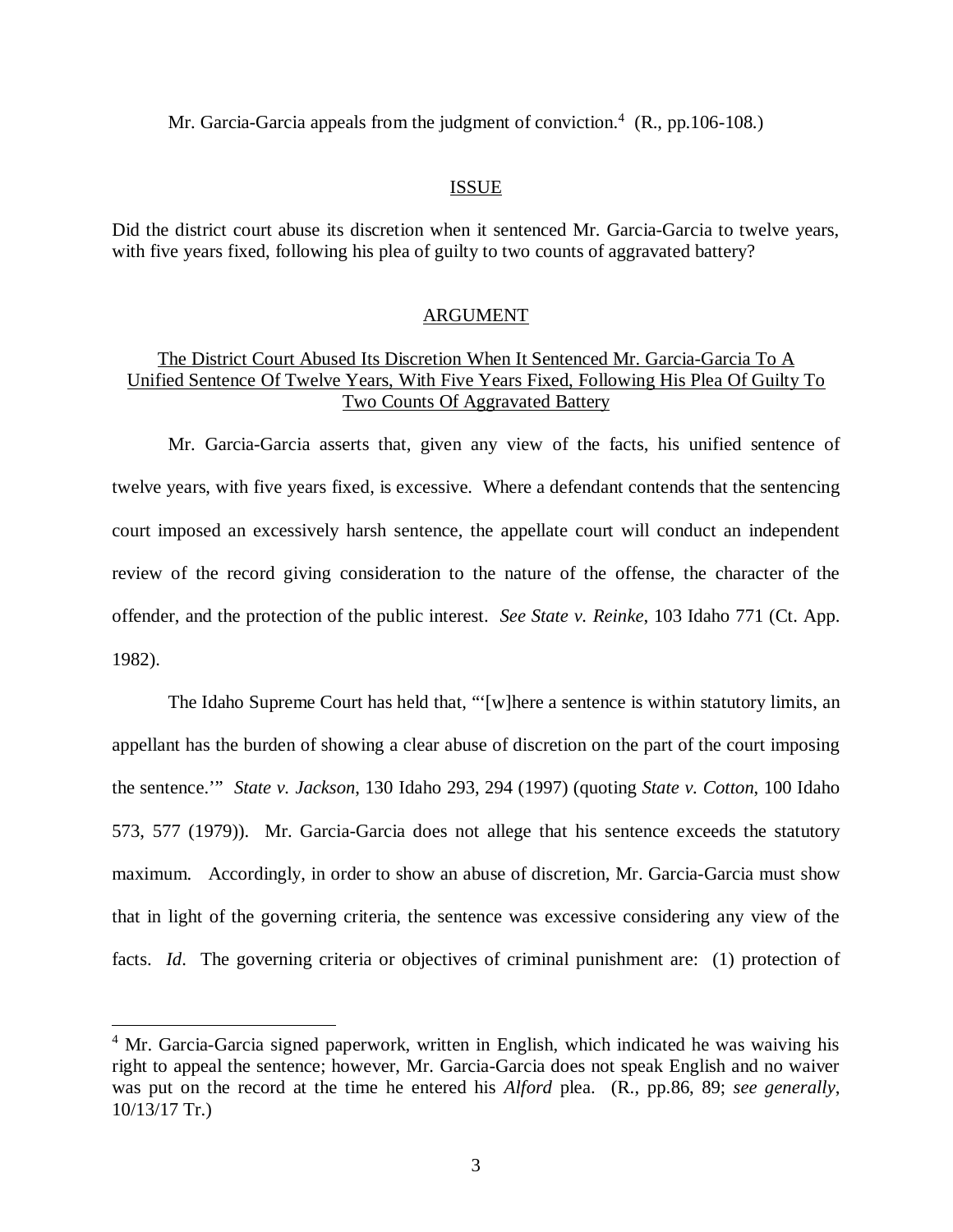society; (2) deterrence of the individual and the public generally; (3) the possibility of rehabilitation; and (4) punishment or retribution for wrongdoing. *Id*.

The district court abused its discretion in sentencing him excessively.

Mr. Garcia-Garcia does not have difficulty maintaining steady employment. (PSI, p.11.) He was regularly employed in construction work or lawn services prior to his incarceration. (PSI, p.11.) Idaho recognizes that good employment history should be considered a mitigating factor. *See State v. Nice*, 103 Idaho 89, 91 (1982); *see also State v. Shideler*, 103 Idaho 593, 595 (1982).

Further, Mr. Garcia-Garcia expressed remorse for his acts. Mr. Garcia-Garcia, in his PSI Questionnaire, wanted the court to know "I am so sorry about what happened." (PSI, p.6.) "... I'm sorry for what happened in the accident. I never tr[ied] to hurt or aggress anyone. I never wanted to harm anyone[,] I regret what happened." (PSI, p.12.) At sentencing, Mr. Garcia-Garcia wanted the court to know that he was sorry and he did not want to harm anyone. (12/12/17 Tr., p.14, Ls.10-13.) Idaho recognizes that some leniency is required when a defendant expresses remorse for his conduct and accepts responsibility for his acts. *State v. Shideler*, 103 Idaho 593, 595 (1982); *State v. Alberts*, 121 Idaho 204, 209 (Ct. App. 1991).

Based upon the above mitigating factors, Mr. Garcia-Garcia asserts that the district court abused its discretion by imposing an excessive sentence upon him. He asserts that had the district court properly considered his good work history and remorse, it would have imposed a less severe sentence.